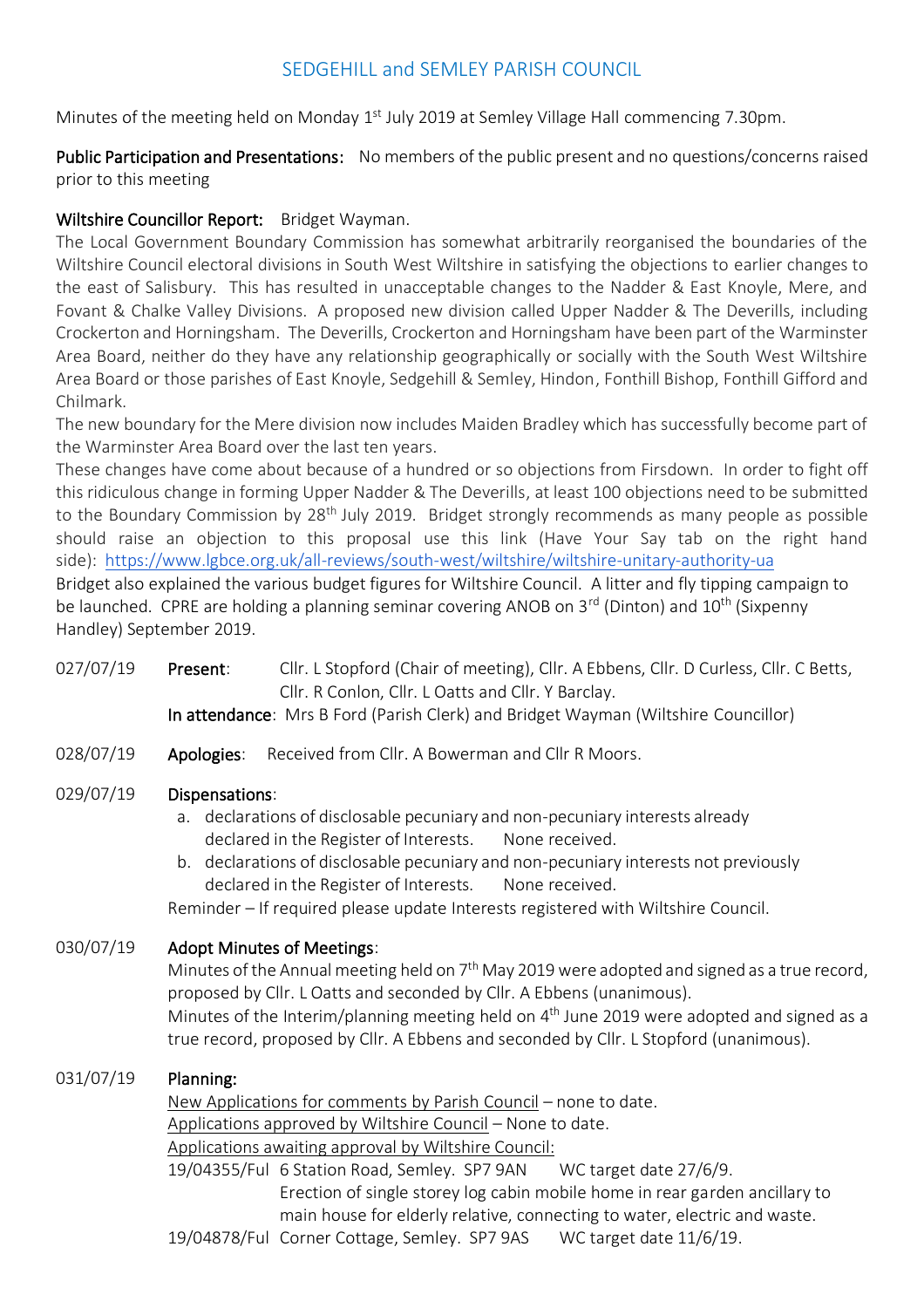Apply natural render to brick finish gable wall.

Invitation – WC neighbourhood planning surgeries on June 19th (Chippenham), July 9<sup>th</sup> (Salisbury) and July 16<sup>th</sup> (Trowbridge). Emailed to all Cllrs.

For information - Dorset Local Plan and the Statement of Community Involvement. Emailed to Cllr R Moors. Cllr. R Moors reported there is nothing that currently affects this area but will continue to monitor.

## 032/07/19 Matters for Consideration:

a. Leased Land at Sedgehill: The village hall committee has suggested putting in a new Gate Entrance from the road to access proposed new Village Hall/Church Car Park area. Parish Council agreed to this suggestion as being a good idea. Proposed by Cllr. C Betts and seconded by Cllr Y Barclay (unanimous) Action: Clerk to contact land owner for permission before PC submits planning application.

Hedgerow to boundary of Plot 4 near Pond area requires cutting back. Action: Cllr. Roz Conlon to contact land owner for permission.

b. Play Area at Semley Village Hall: Public access to outdoor play area when in use by Nursery School. Item for next agenda: Pending a response from Cllr. L Stopford. Action: Cllr. L Stopford to contact Chairman of Semley Village Hall.

## 033/07/19 Finance:

a. Income & Expenditure Report – Account balances as at  $30<sup>th</sup>$  June 2019 and signing of cheques 000987 £353.63 and 000898 £114.83.

Current account £16,036.11; Reserves account £1,839.94.

- b. AONB Planning Seminar Proposed by Cllr. A Ebbens and seconded by Cllr. L Stopford (unanimous) for Parish Clerk and Cllr. C Betts to attend. Cost for first delegate £48.00 but when cost pro-rata between two other parish councils =  $£16.00$  per parish council plus travel expenses and £24.00 for second delegate from SSPC to attend.
- c. R2 funding reserved for Semley Village Hall, application approved by WC for the sum of £1,904.80

# 034/07/19 Police/Community Safety Reports:

- Wiltshire Neighbourhood Watch (NW) AGM 13th July 2019 at Devizes Police HQ Proposed by Cllr. A Ebbens and seconded by L Stopford (unanimous) to pay travel expenses (for one car) should our two village representatives wish to attend. Action: Clerk to contact SSPC NW representatives.
- Community Policing Report June 209. Circulated to all Cllrs.

# 035/07/19 Area Board Report: Cllr. Liz Stopford.

- South West Wiltshire Area Board meeting on the 4<sup>th</sup> June 2019 featured a themed item on local drug and alcohol misuse. WC circulated email asking for top parish 10 priorities. Cllrs to respond.
- Next South West Wiltshire Area Board scheduled for Wednesday, 17th July 2019, 6.30 pm will be held at The Grove Building, Church Street, Mere, BA12 6DS.
- 036/07/19 Health & Wellbeing Report: Westminster Memorial Abbey Hospital meeting on 30<sup>th</sup> July 2019 to give a briefing about beds. Action: Cllr. L Oatts and Cllr. R Conlon unsure if they are able to attend. Cllr L Stopford to attend in their absence. Cllr A Ebbens reported:
	- Defibrillator functional and all checks complete.
	- First Aid (CPR and AED Training) will not take place on Friday  $27<sup>th</sup>$  September 2019, however the instructor hopes to do another afternoon and evening session in Sept/Oct 2020 – date to be confirmed. Parish Council Vice Chair will organise another self-help revision session in the early autumn – date to be confirmed.